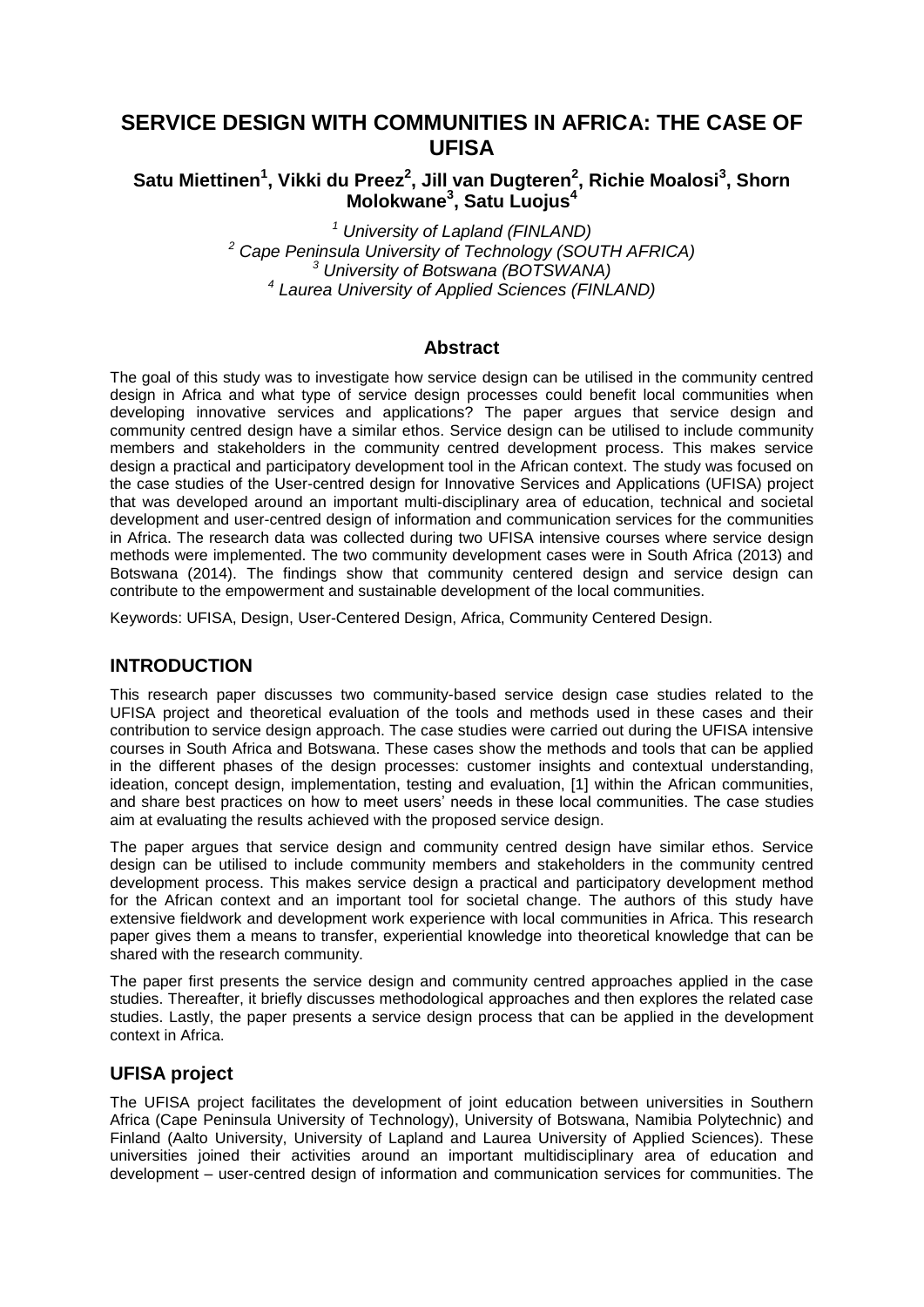project started in August 2012 and ended in December 2015. The project provided benefits to the communities in Southern Africa through innovative ICT-based prototype services. The universities benefitted from the communities by being able to provide international teaching in real-life settings tied to the well-functioning living labs in Southern Africa. The main activities of the project include student and teacher mobility, three intensive courses and network meetings.

## **Service design**

Service design research has its academic roots in the philosophy of design science, which is futureoriented. The fundamental question in design science is how to research something that does not yet exist. The design science is extending the boundaries of human and organisational capabilities by creating new and innovative artefacts [2]. The problem-based and practice-based approaches have been the focus of design research and development. [3] These constructions and the documented work around them serve as diversified research data for many purposes starting with the everyday product usage problems related to end-user orientation such as asking questions on how to become accustomed to new technological ecosystems and ending with the academic research questions concerning creative action and earning, co-creation processes, learning-by-doing, or design thinking philosophies [4].

Service design connects the areas of cultural, social and human interaction. As a participatory approach, it focuses on the collaboration of the researcher and participants instead of establishing the researcher as a field expert [5]. The use of different design methods, design research, design thinking and various visualisation techniques link different stakeholders' views during the service design process [6]. Service designers employ methods that aim at empowering the users, as they are invited to actively take part in the service design process. Co-design work is carried out on a regular basis, and new innovative methods are developed to allow inclusion, creativity and engagement. Service design enables the involvement of designers, local entrepreneurs, actors and citizens, students and researchers to take part in a rewarding and challenging development process that involve the relevant stakeholders. The approach offers a living lab environment for co-design work. Working in a multidisciplinary community is a fairly recent development approach and requires new ways of working together. At its best, when service design is used as a living lab platform, it can be a real life environment for different stakeholders where value can be co-created [5].

In this project, we utilised service design as the framework for the participatory research process. While seeking to benefit from service design methods and tools, we critically analysed and developed its potential as a multi-disciplinary, holistic approach in development research. Instead of starting from a clearly demarcated existing service and providers, we left the content and realization open in the beginning of the process, thus inviting the project participants to name and discover these framings through the process based on their own motivations, challenges and aspirations.



# **Community Centred Design**

Though statistical customer descriptions are important, a true understanding of habits, culture, usage context and motivation of end users is crucial for service designers [7]. A human-centred design (HCD) approach puts the users at the centre of the service design process. The approach is based on the principles that can be found in Humancentered design for interactive systems (ISO 9241-210, 2011): (1) understanding and specifying the context of use; (2) specifying the user requirements; (3) producing design solutions; and (4) evaluating the process. Whatever the design process and allocation of responsibilities and roles adopted, a human-centred approach should follow the principles listed in the human-centred design for interactive systems. [8]. The

approach favours qualitative research methods because the research data gathered by these methods provide stimuli that allow ideas and insights to be created and opportunities shared [9].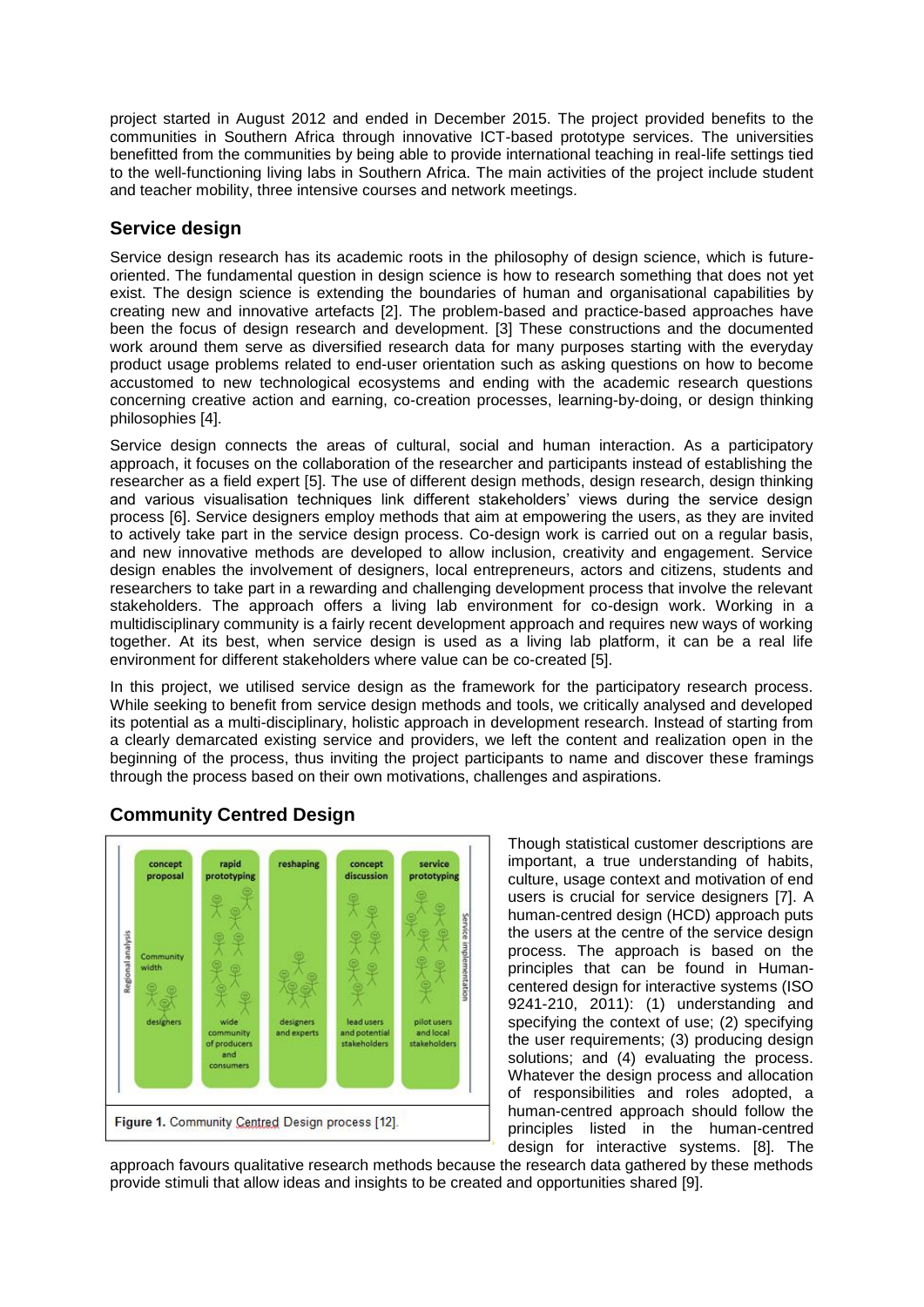Community centred design (CCD) is an approach that scales up the consolidated methods and tools of HCD to community size [10]. CCD shifts focus from the individual user to the network of relationships within the whole community. This has proved vital in order for communities to be empowered by the change processes through service design and effective adoption. The key focus is the experiential approach of direct immersion within the community. This facilitates empathy and a mutual learning process whereby the designer gain insight into the community, while sharing their design knowledge to develop tools that empower the community to steer the design process [11,12]. Cantù et al. (2012) propose that the co-designing process involves design in the community at different stages of service implementation: concept proposal; rapid prototyping; reshaping; concept discussion and service prototyping (Fig. 1).

Similar approaches have been adopted in development work carried out by international development agencies. The participatory development approach is usually described and implemented in four phases [13]: (1) Research – this is where the development problem is defined. All relevant stakeholders can be involved in this process. The research around the development problem can include studying previous experiences, individual and community knowledge and attitudes, existing policies and other relevant contextual information related to socio-economic conditions, culture, spirituality, gender, etc. (2) Design - defines the actual activities. A participatory approach helps to secure the ownership and commitment of the communities involved. Active participation by local citizens and other stakeholders, enhances both the quality and relevance of the suggested interventions. (3) Implementation - is when the planned intervention is put into practice. Participation at this stage increases commitment, ownership, relevance and sustainability. (4) Evaluation - ensures that the most significant changes are voiced, brought to common attention and assessed. For a meaningful evaluation, indicators and measurements should be defined in a participatory process at the very beginning of the initiative involving all relevant stakeholders.

When using a service and community centred approach, it is not enough to leave the processes in the research or design phase, but carry on and commit to the long term development process which involves implementation and evaluation phases as there are at the core of the process. Community centred design approach and service design tools can contribute to empowerment and sustainable development of local communities [5].

In summary, service design and community centred design, create a strong dialogue between community members and the stakeholders. The participatory approach where users are regarded as design partners [14] resonates well with the participatory design approach that the development work with local communities have applied such, for some decades now [15]. According to Cantù et al. (2012) designers need two main competences when working with the CCD approach: (a) the ability to gain knowledge about the community by field immersion and to develop empathic relations with its members; and (b) to use design knowledge to design with and for the community, developing tools to enable the co-design of new solutions coherent with the context and allowing non-designers to apply their knowledge and professional skills to the issues discussed. These abilities were applied in both case studies carried out in South Africa and Botswana's local communities. In this study, a community is regarded as a social group of any size whose members reside in a specific locality and share common cultural and historical heritage. The study reports on two case studies: the health care service project which was initiated to co-create solutions for a given community since there was a high prevalence of HIV/AIDS transmission. Similarly, the ceramic making enterprise is a community entity which was started by the community, for the community to address socio-economic challenges which were experienced by the girl-child and women in the village.

## **RESEARCH METHOD**

The research data for the paper was collected during two UFISA intensive courses where service design methods were implemented in two community development cases: one in South Africa and Botswana conducted in 2013 and 2014 respectively. The case study research was selected because it investigates a contemporary phenomenon within its life context and it uses multiple sources of evidence [16]. There were 14 and 9 participants in Botswana and South Africa respectively. In order to collect data from the communities in both countries, the participants were divided into groups consisting of different nationalities.

In each case study, a multiple method approach was applied [17]. In most cases, at the beginning of each case study the participants used several instruments such as in-context immersion and other related instruments, e.g. interviews, observations, probes, photography and focus groups) to gain an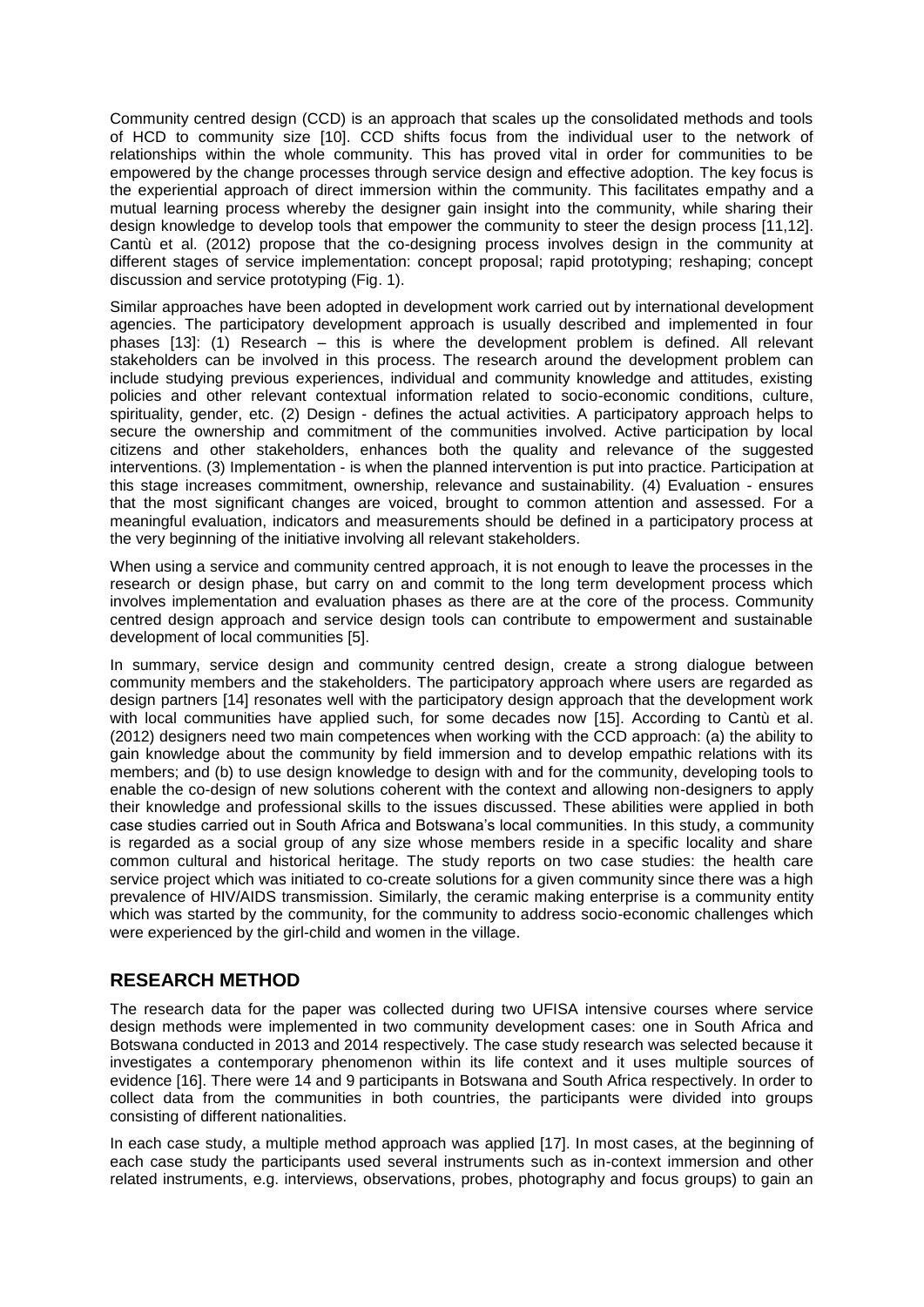in depth understanding of the development context. Other methods used included a user journey (for profiling the users), distributed scenario brainstorm (to generate creative service opportunities that are context-specific) and co-creation sessions (for prototyping service design interventions). A survey (questionnaire) was administered to evaluate the intensive courses and all students participated in both countries.

A qualitative analysis, which consists of two stages was used: simplification of research data and solving a mystery [18]. In the two case studies, the qualitative data were analysed in terms of systematic coding and categorisation as data reduction, displays, and drawings of data in order to develop a synthesis which grasps the empirical evidence [19, 16, 20, 21]. The within-case analysis approach was used and it involves detailed case descriptions for each case in both countries. From the within-case analysis, the overall impressions, themes, concepts and processes of service design and community based design emerged from the data and were evaluated based on the fieldwork and intensive course outcomes.

## **South African Case study**

In South Africa, users and communities play a fundamental role in the creation of innovative environments where human capital can be built for the future knowledge economy [22]. A new generation of informed and socially responsive professionals can be educated through community driven research and practice, incorporated within tertiary education. The link to social and environmental innovation can also be made clear by a thorough, holistic analysis and review of systems and services. With this in mind, the first UFISA intensive course focused on healthcare and wellness needs of community members in the Overberg region.

The UFISA intensive course was held in Cape Town, South Africa in June 2013. The project focused on the exploration of students' own research contexts and service design as a methodology for social and community based research and co-creation. The UFISA intensive course aimed to introduce students to service design and participatory practices, develop student's ethical research practice, explore the context and the needs of the Overberg region and the development of co-created design solutions. The course presentation moved from formal lectures and interactive sessions with course facilitators and a community member to develop participants' skills in relation to social research practice to working in an immersed manner with community members. Key to the UFISA course was the experiential-oriented approach [23], which allowed students' to immerse within a particular community context. The course was structured around the design process, using phases similar to that of the Double Diamond model by the British Design Council (2013):

#### *Discovery phase*

The community that formed the bedrock of this course, was accessed through a sexual health project run by a non-governmental organization. Central to the project, was its operation within a High Transmission Area for HIV/AIDS. The four groups of students were each introduced to a Health Promoter from this project, who then acted as a "gatekeeper" [24], providing the students with access, into each of the communities in which they worked: an informal settlement, a taxi rank, school and health clinic (Fig. 2 and 3).

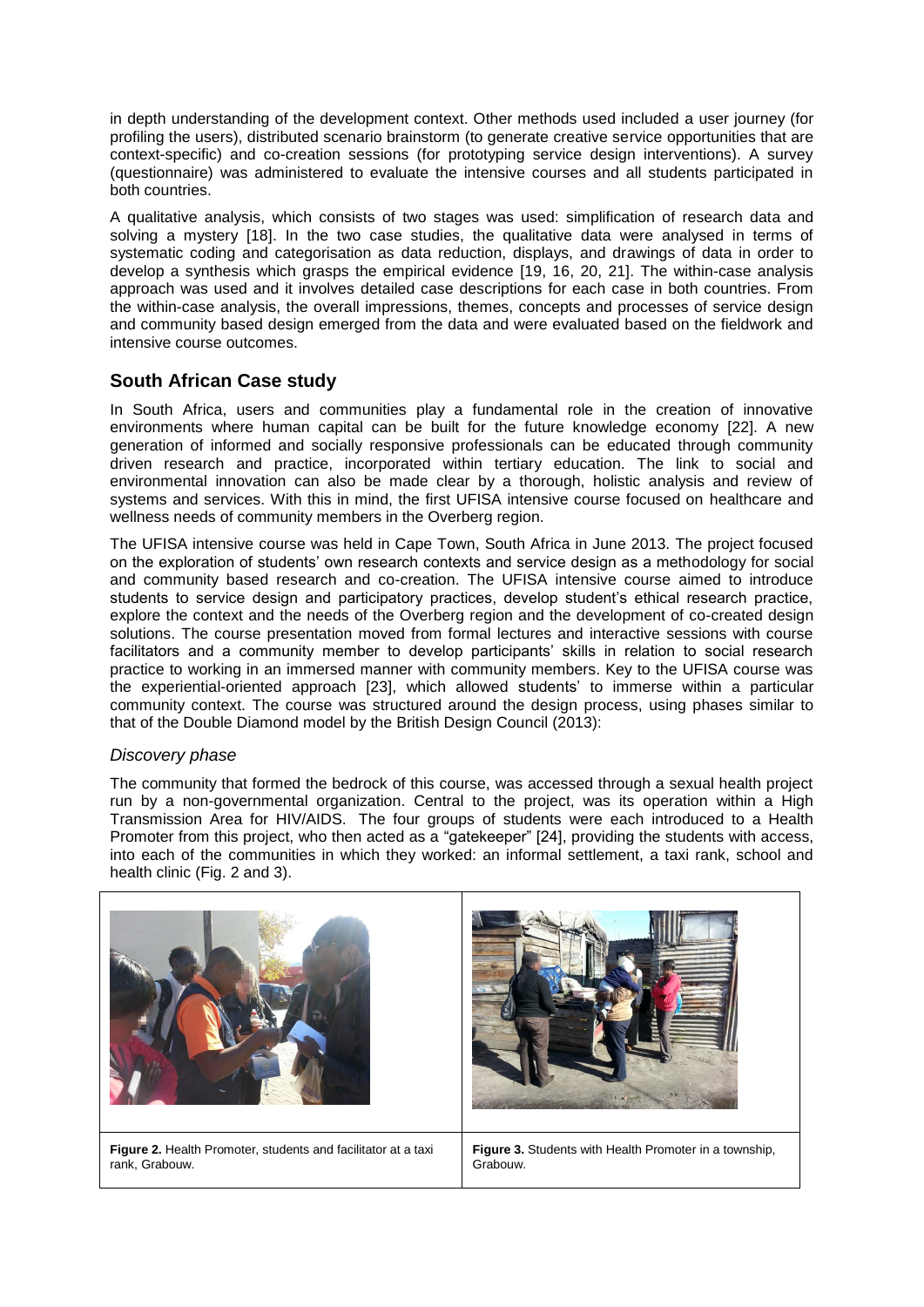The discovery phases included formal lecture sessions and an opportunity for the diverse mix of students to establish a team relationship. This was significant in building a foundation for the one-day community research visit where students were encouraged to engage with members of the community, gather insight and set aside any initial prejudice or assumptions.

#### *Develop phase*

Together with each of the four Health Promoters and their communities, student groups collaborated, in order to identify and address their respective sexual health challenges, through a participatory design process. What distinguishes this process is the manner in which the students began to understand the user-as-partner, actively and equally participating, in a co-emergent design process [14] that is strongly situated and contextually and culturally relevant [25]. Participants were exposed to primary user interaction and many noted that their interactions with community members shifted preconceived ideas and initial design solutions. Design solutions were co-created with community members using a variety of tools, which focused on visual storytelling and concept development (Fig. 4 and 5). Community ideas were captured and re-crafted for final presentation.



## *Deliver Phase*

The intensive course concluded with group presentations of the students research and the final design interventions. This was not 'testing' of the concept in the traditional Double Diamond sense but group reflection on their process and the findings did allow for feedback and idea evaluation from the group as a whole. The solutions presented by participants shared a focus on community driven participation (Fig. 6 and 7). These included a community based radio segment, community festival featuring the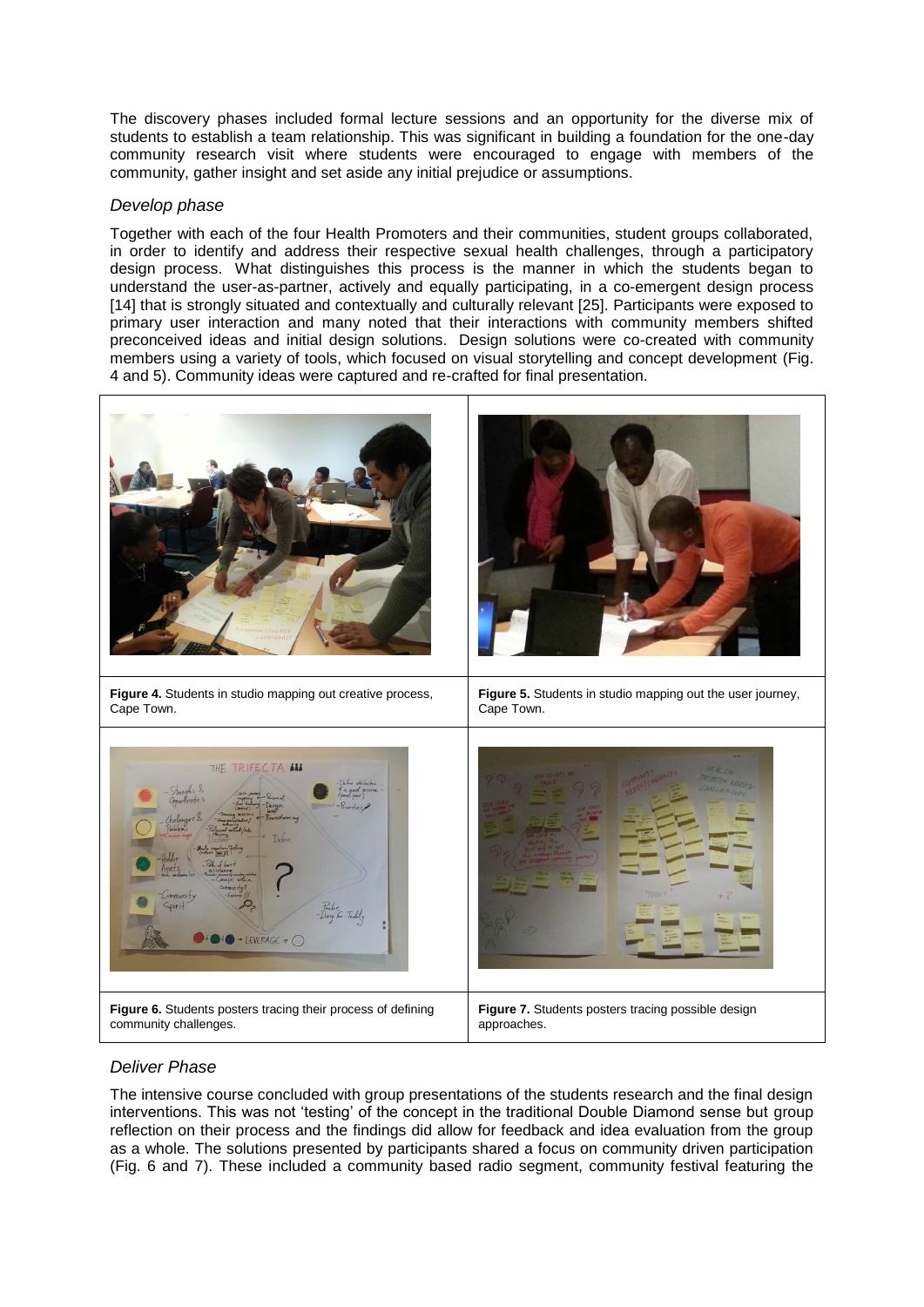dramatization of topics around HIV/AIDS and general health and wellness issues, and condom packaging which allows for user participation through storytelling.

## **Botswana's case study**

For the Botswana's case study, a small ceramic making enterprise located at Thamaga village was selected for the intensive course on co-creation with the community. This enterprise was selected because it has great potential to develop and it could greatly benefit from service design intervention. The enterprise is a community-based organisation making stoneware products and has 17 employees, all being women.

The products the enterprise produces include dinner sets, bowls, pots, vases, tea sets and other related artefacts (Fig. 8). The products are handmade and decorated with traditional motifs, which were used in the past to decorate mud huts and courtyards. These cultural products then act as a link connecting the traditional and contemporary cultures. Most of the products are sold to the locals and tourists. The distinguishing feature of the enterprise products is the 'lekgapo' design, which is based on the traditional mural decoration of traditional homes in Botswana.



As this is a community enterprise, the expectation is that at the end of each financial year, 25% of the profits go to the community. This money is channelled through the Village Development Committee, which oversees all developmental activities in the village. The money is then used to develop other sectors in the village for the benefit of the whole community. Sharing resources with others or less privileged is not something new to Botswana's culture.

During the intensive course, 14 students from the University of Botswana, Cape Peninsula University of Technology, Aalto University, Namibia Polytechnic were engaged in an intensive course on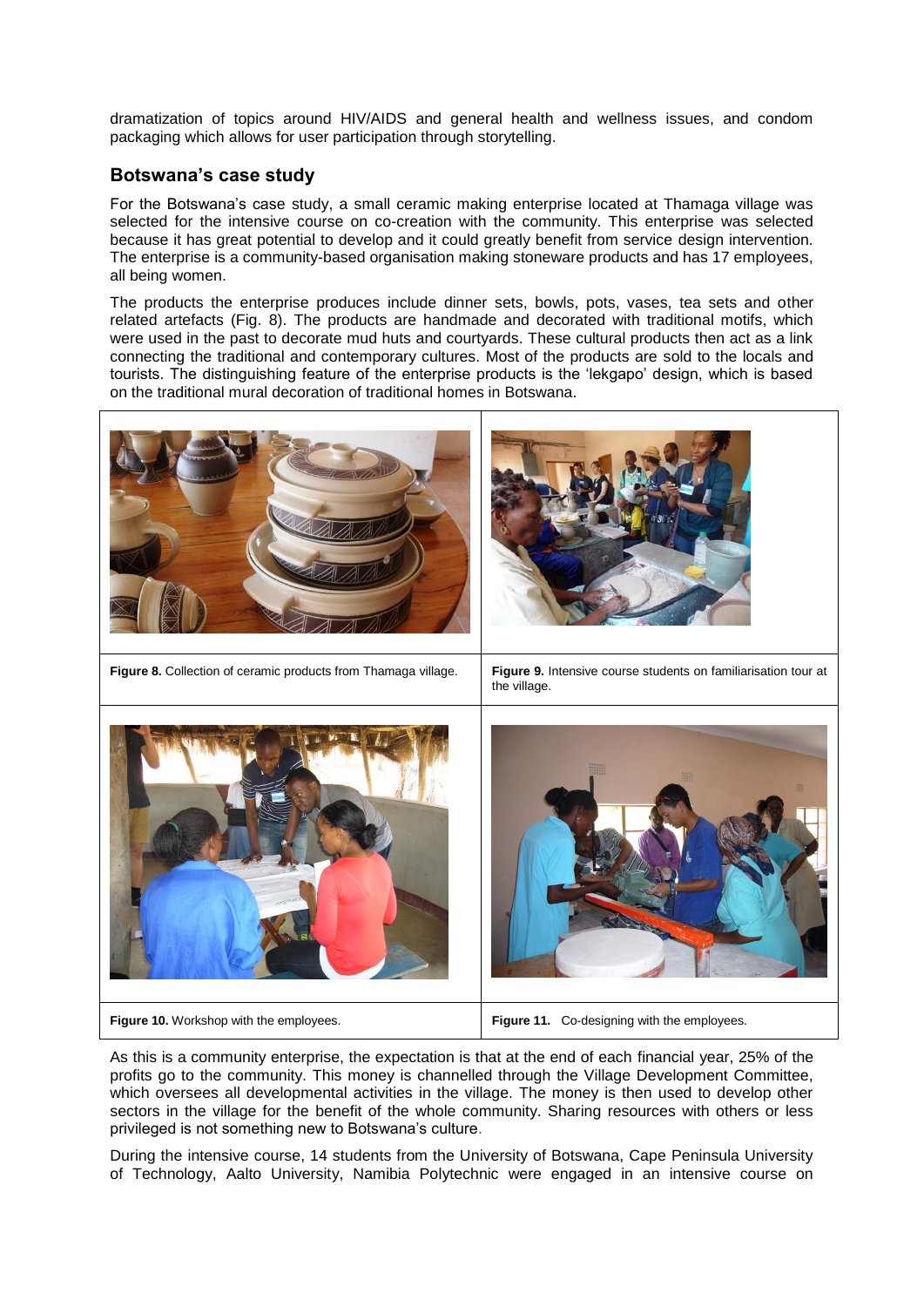community-driven co-creation with the ceramic making entity. The enterprise has potential to grow, but the business was not doing well. The service design intervention was to co-create solutions which would facilitate this entity to grow its business in the community to benefit through royalties. Students paid the enterprise a preliminary visit to familiarize themselves with the community and to build rapport and trust with the workers (Fig. 9). Trust is fundamental in such communities because any intervention from outside might not be welcome or viewed with suspicion. The co-creation process started on the second visit and in some groups on the third visit because the community was not opening up. Once the community has welcomed the initiatives, which one intends doing collaboratively with them, then it becomes easy operate in their environment. Before the preliminary visit, students were divided into four groups to co-create with the community in the following areas: Profiling, Stakeholders and community, Production processes, Management and communication.

## *Profiling*

In profiling the enterprise the following were examined: involvement of stakeholders, governance, suppliers, competitors, customers, workers, and the youth. During the co-creation process, the following were discovered as challenges the enterprises faced: business struggling to pay workers, low salaries, lack of directions of the entity, lack of workers personal growth, low literacy levels, little community involvement in the enterprise, and youth lack interest to get involved in the business due to low wages. However, there were opportunities that were identified, such as: investing in technology to market the products, open another store in Gaborone, work on packaging the products, and provide a directional map to the enterprise. The students and the community then worked on the challenges and opportunities to co-create a solution which, will get the involvement of all stakeholders. The group cocreated the concept of 'culture of the potter event'. This will be an annual event, which runs for a week, which would be showcasing the enterprise's products and services. It will be combined with some other cultural activities so that people can be attracted to visit the pottery and this will also provide the business with an opportunity for marketing itself.

#### *Stakeholders and community*

The main customers for the enterprise were: different government departments, hotels, lodges, tourists, drop-ins, and shops. The entity also sells crafts from the community on their behalf. The challenges the enterprise is facing under this category were: the need to scale-up advertising, the decline of the tourist market, lack of a structured training programme, bulk orders take long to be delivered to customers and non-availability of a bank swapping machine. Opportunities included: using social media for marketing. The team observed that visibility and youth involvement had the highest rating amongst the challenges viewed with good possibilities for engagement. The team then began to prototype online solutions and finally agreed to use social media to advertise the products and services offered by the entity. The team co-created a Facebook page layout and design for the entity to market its products and services as well as attracting both the youth of Thamaga and the global community. Additionally, the entity should use other platforms to market itself, such as entering competitions, exhibitions and doing campaigns.

#### *Production processes*

The team identified multiple gaps and problem areas in the work process and practices. After the initial interview sessions, these problem areas were identified and a co-creation session took place to prioritise problem areas. From the session, three focus areas were identified: lighting at the workstations, table heights were too high at the clay preparation area and there was lack of knowledge to operate some machinery (Fig. 11) and their regular maintenance. With the exploration of service design tools and community based participatory design, the workers and design team were able to improve the production flow and user experience. The co-creation and co-design of the three areas was meant to reduce the effects of musculoskeletal disorders, and reducing discomfort which will result in an increase in the production.

#### *Management and communication*

The co-creation team identified that there was a lack of community spirit among the workers. There was a lack of trust between the workers and their supervisors. Workers felt their suggestions were not taken into account and it has resulted in low worker morale and workers have low literacy skills. The team agreed to co-create ways of improving the communication channels between the workers and management. From the co-creation sessions, some possible solutions generated were as follows: to translate the conditions of service and code of conduct to local language (Setswana) for better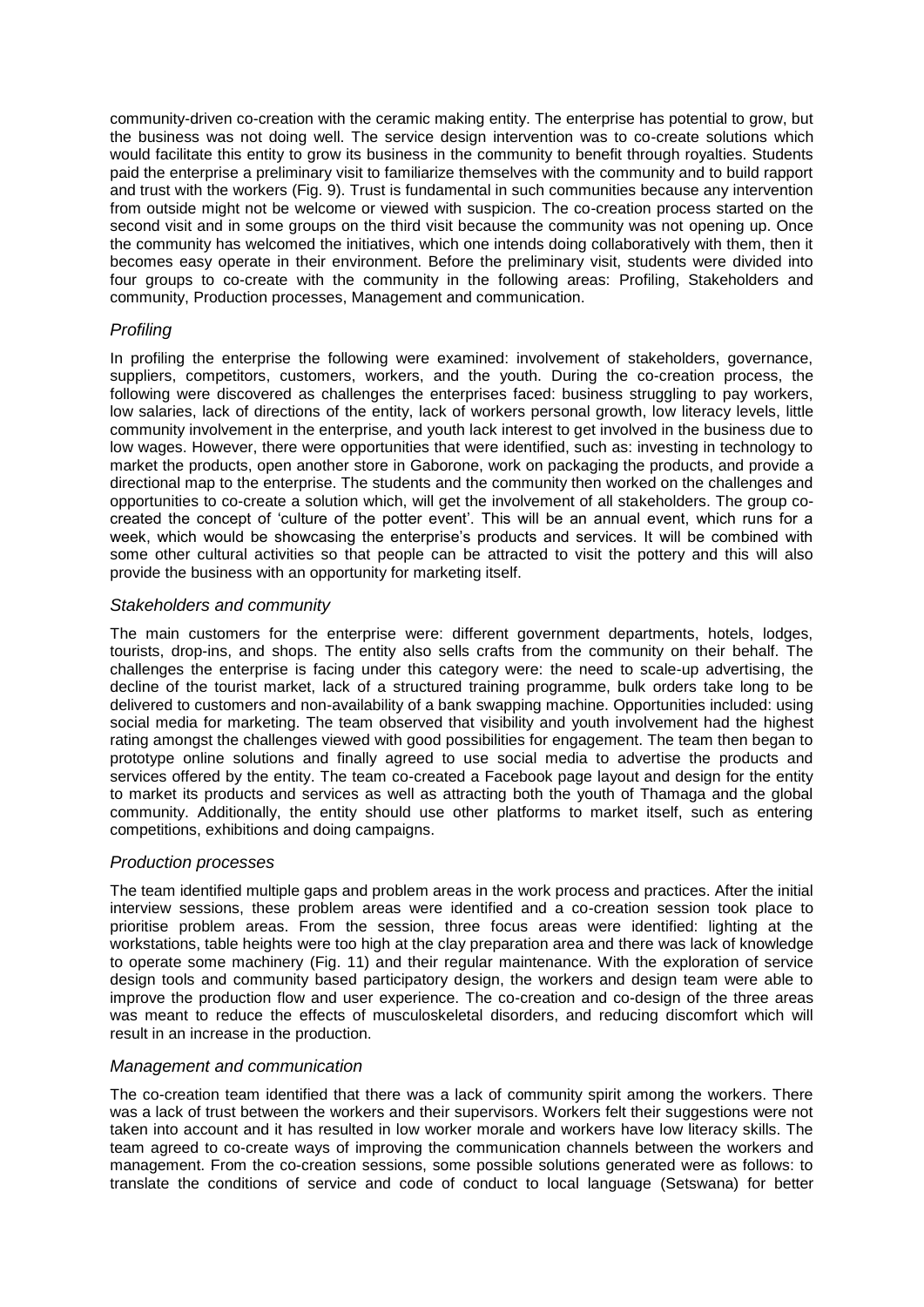understanding, posting the code of conduct in the workshop, office and the shop, share a common tea-room to create collegiality, address challenges in smaller units regularly, and a structure for the departmental meeting was designed. The latter was then transformed to a simple step-by-step instructions for running a meeting and a form for writing minutes. Both the form and instruction sheet were translated to Setswana.

## **INTENSIVE COURSE EVALUATION**

At the end of each intensive course, participants were given a reflective questionnaire to provide their feedback. In a questionnaire completed after the course in South Africa, all the nine participants indicated that the community user engagement was beneficial to their development, that is, 66.6% of the respondents stated that the experience contributed to both personal and professional development, while the remaining 33.3% indicated professional development.

When evaluating the course in Botswana, some students expressed that:

*They enjoyed the social dynamics and ideas shared during the course which allowed them to establish relationships with students and professors from other countries and universities who were all involved in the service design process. The course also allowed for the sharing of experiences, teaching methods and planning for future collaborations on student and staff exchanges.*

In concluding in each course, different stakeholders from the local community were invited to the student presentations and final evaluative discussions of the design intervention. The stakeholders provided verbal feedback about the intensive courses. For example, in Botswana, the pottery workers expressed that:

*"We have been struggling to mix clay… repairing the pugmill will make our work easy."*

*"We thank the university students for spending their time with us and they have taught us many things to improve our business."*

The pottery management also conveyed that:

*"You really helped us… We tend to overlook some of the issues which are crucial to the smooth running of the enterprise."*

*"The students intervention has managed to break a communication barrier we have been experiencing…"*

*"We will implement your proposals."*

*"We are looking forward to a long lasting collaboration…"*

During the presentation of the results, the Local Enterprise Authority (LEA) personnel were invited. The LEA is an entity whose mandate is to promote and facilitate entrepreneurship in small micro medium enterprise development through targeted interventions in pursuit of economic diversification in Botswana. The officials from LEA underscored that:

*"…students have analysed the enterprise and they identified its strengths and weaknesses."*

*"…together with the workers, students, co-created innovative solutions to some of the challenges the enterprise is facing."*

*"We will also assist the Pottery management to implement the proposed solutions."*

## **SERVICE DESIGN PROCESS WITH AFRICAN COMMUNITIES**

In both case studies, the first phase of the project was identifying a community to work with. The case studies were carried out in the context where the initial trust with a community was created and cooperation was already established. Stakeholders had experience and trust based on previous interactions. Further, the gatekeepers for co-operation were identified. Based on this collaboration, the initial process plan was generated as a guideline for the process. Introducing theoretical discussions and methods, applied in similar development contexts, enabled the students to understand the theoretical context. The selection of methods and tools that could be applied in this context was the second phase of the process.

The third phase in both case studies started with an immersive familiarization process where the communities were visited and discussion initiated. This phase contributed to the contextual understanding and community/participant insights. In both case studies mixed methods approach were applied to gain the contextual understanding. Groups of students used methods for profiling to customer journey identification to gain an initial understanding. The fourth phase consisted of numerous co-design sessions or workshops. This phase helped in both creating sustainable solutions with the community members as well as testing and evaluating the same. The fifth phase was the concept design phase where a number of solutions were shared in different visual and verbal formats.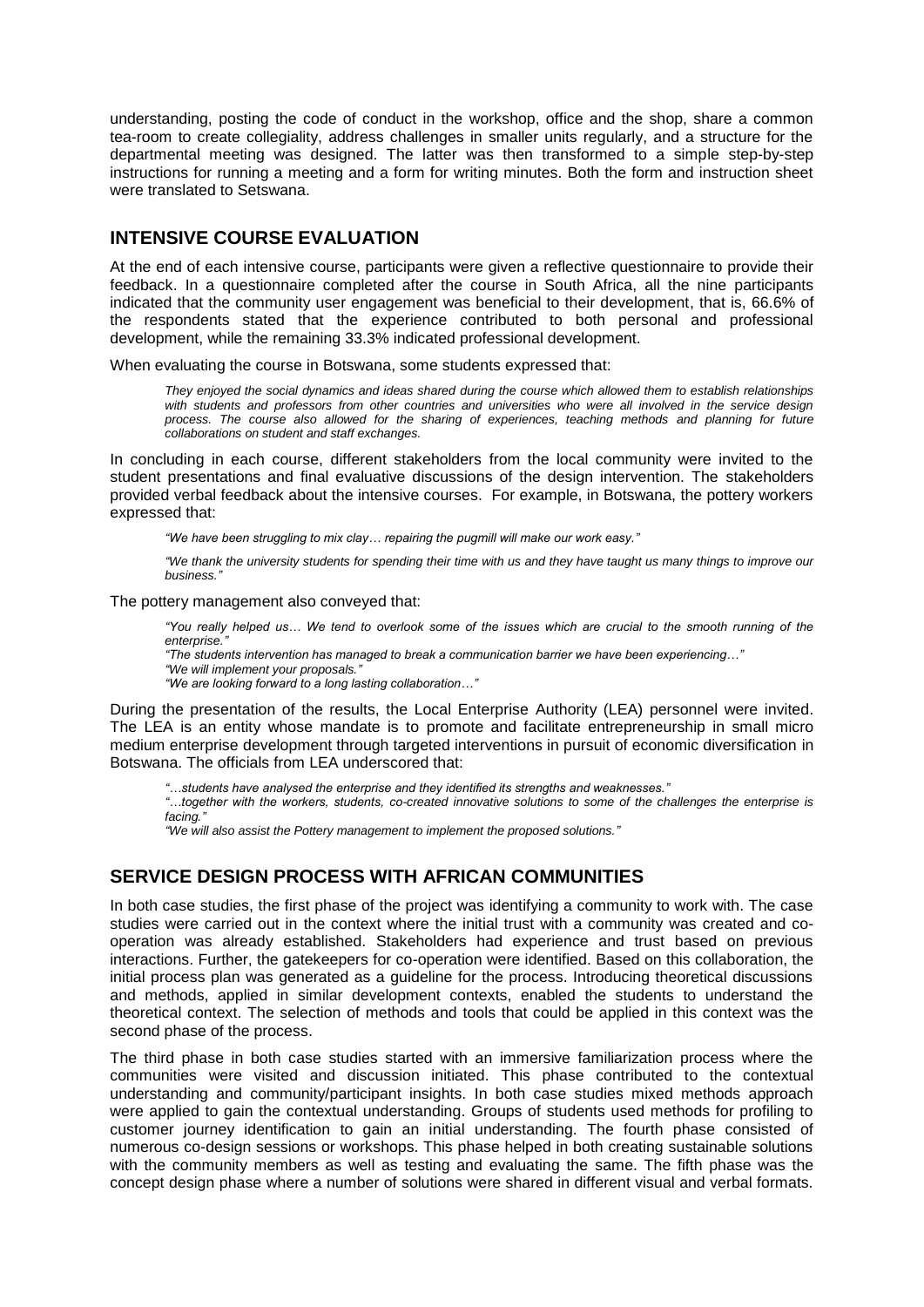The last phase is continuous implementation of the concepts in the communities over a period of time. Many of the communities have marginal resources. This means that implementation processes demand a long-term commitment from the developers' side.

Development work in the local context demands a high level of contextual understanding and past experience about working with the particular community to be carried out in a short period of time. Both intensive courses were carried out in two weeks.

| Identifying the<br>community                | · Long term collaboration<br>· Identifying gatekeeper                                             |  |
|---------------------------------------------|---------------------------------------------------------------------------------------------------|--|
| Creating theoretical<br>understanding       | . Learning about relevant discussions<br>. Learning service design tools and methods              |  |
| <b>Immersive</b><br>familiarisation process | . Visiting and creating dialogue with the community<br>. Applied service design tools and methods |  |
| Co-creation process                         | . Applied co-design workshop with numerous methods<br>· Ideation, testing and evaluating concepts |  |
| Concept design phase                        | . Visualising and presenting solutions                                                            |  |
| <b>Continueds</b><br>implementation         | . Concept development and implementation in continous collaboration                               |  |
|                                             |                                                                                                   |  |
|                                             | Figure 12. Service design process with African communities.                                       |  |

Co-creation provided a symbiotic relationship between the students and the community. Students learnt from the community and the community benefitted from the solutions, which were generated during the co-creation process. The co-creation process enabled students to learn concepts in a classroom situation and then apply them in a live situation for the benefit of the community. The intensive courses embraced elements of teaching, learning, application and this accrued to the communities benefitting from this initiative. The intensive courses enabled students and facilitators to learn from each other and share experiences. In particular, students also learnt valuable lessons from the communities as co-creators, as opposed to viewing them as subjects to be researched and then assisted. All stakeholders exchanged ideas on designing innovative applications and services that are context sensitive. This exchange will result in collaborative initiatives between universities in the south with those of the north as well as between the southern universities. The courses have broken a barrier where there is little or no collaboration between the universities in the south. This will open a new window of opportunity for the southern universities.

# **CONCLUSION**

According to [12] the CCD approach aims to address challenges such as empowering the community and forming of a more permanent innovation ecosystem than those enabled by one-time interview or observation studies. In the two community case studies, the openness of information generation and the multi-actor approach enabled the research to focus on larger ecosystems than to an individual service. A service design approach provided tools and methods that help local community's continuous development.

In this multi-cultural settings, service design enabled the use of visual tools that helped both the communication and implementation processes. The development context is complex and challenging, the use of service design tools and methods facilitated a dialogue with the local communities and stakeholders to ensure the implementation of the solutions in the long term. The intensive courses formed an experimental platform to develop and prototype processes applicable to the African development context.

The key to the UFISA course and adjacent activities was the use of inclusive and participatory community design practices. This assisted to avoid instances where designers are contextually remote from the communities and environments that they seek to design for, and so too are their designs [26]. The strength of this project was based on the way in which local students and facilitators from the hosting institution with those from visiting institutions collaborated. This created a space for sharing local experiences and contextually relevant insights. The project developed services and tools, which helped community organisations to find innovative or radical solutions to the challenges they were facing. Solutions were related to the ways that the service has been produced, for example, using